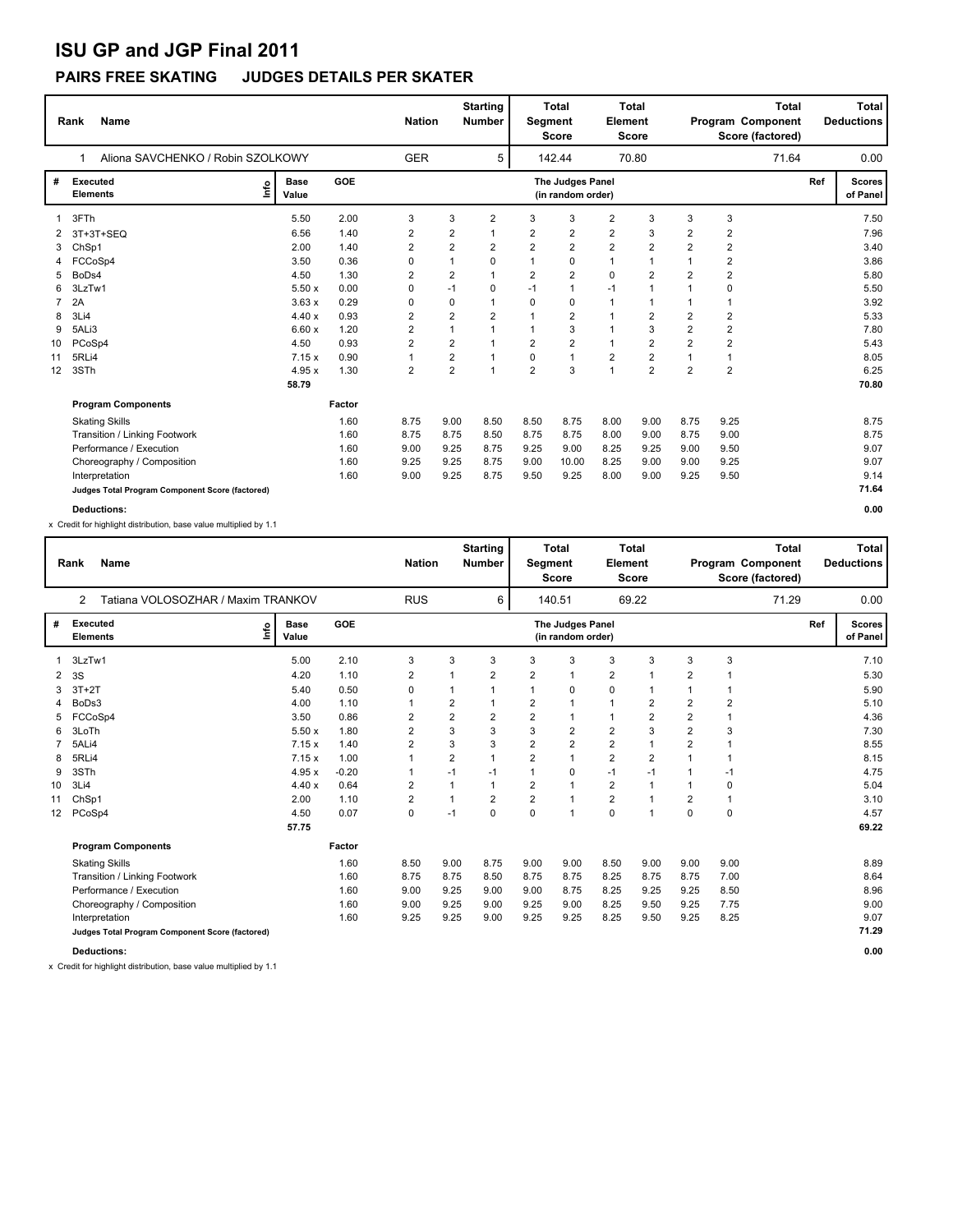# **ISU GP and JGP Final 2011**

### **PAIRS FREE SKATING JUDGES DETAILS PER SKATER**

|                 | <b>Name</b><br>Rank                             |                      |            | <b>Nation</b>  |                | <b>Starting</b><br><b>Number</b> | <b>Segment</b> | <b>Total</b><br><b>Score</b>          | <b>Element</b> | <b>Total</b><br><b>Score</b> |                | <b>Total</b><br>Program Component<br>Score (factored) |     | <b>Total</b><br><b>Deductions</b> |
|-----------------|-------------------------------------------------|----------------------|------------|----------------|----------------|----------------------------------|----------------|---------------------------------------|----------------|------------------------------|----------------|-------------------------------------------------------|-----|-----------------------------------|
|                 | Yuko KAVAGUTI / Alexander SMIRNOV<br>3          |                      |            | <b>RUS</b>     |                | 3                                |                | 126.40                                |                | 61.77                        |                | 64.63                                                 |     | 0.00                              |
| #               | Executed<br>١m<br><b>Elements</b>               | <b>Base</b><br>Value | <b>GOE</b> |                |                |                                  |                | The Judges Panel<br>(in random order) |                |                              |                |                                                       | Ref | <b>Scores</b><br>of Panel         |
| 1               | 3T                                              | 4.10                 | 1.00       | 1              | $\overline{2}$ | 1                                | 1              | $\mathbf{1}$                          | $\overline{2}$ | $\overline{2}$               | $\mathbf 1$    | $\overline{2}$                                        |     | 5.10                              |
| 2               | 3LzTw2                                          | 5.40                 | 0.40       | 1              | 0              |                                  | $-1$           | 0                                     | $\mathbf 0$    | 1                            | 1              | 1                                                     |     | 5.80                              |
| 3               | 3STh                                            | 4.50                 | 0.90       | 1              | $\mathbf{1}$   |                                  | 1              | $\mathbf{1}$                          | $\mathbf{1}$   | 2                            | $\overline{2}$ | $\overline{2}$                                        |     | 5.40                              |
| 4               | BiDs3                                           | 3.20                 | 0.80       | 1              | $\overline{2}$ | 1                                | $\overline{2}$ | $\mathbf 0$                           | $\mathbf{1}$   | $\overline{1}$               | $\mathbf{1}$   | $\overline{1}$                                        |     | 4.00                              |
| 5               | FCCoSp4                                         | 3.50                 | 0.64       | $\overline{2}$ | $\mathbf{1}$   | 1                                | $\mathbf{1}$   | $\mathbf{1}$                          | $\overline{2}$ | $\overline{2}$               | 1              | 0                                                     |     | 4.14                              |
| 6               | ChSp1                                           | 2.00                 | 1.50       | $\overline{2}$ | 3              | 3                                | $\overline{2}$ | $\mathbf{1}$                          | $\overline{2}$ | $\overline{2}$               | $\overline{2}$ | $\overline{2}$                                        |     | 3.50                              |
|                 | 2A+1A+SEQ                                       | 3.87x                | $-0.86$    | $-2$           | $-2$           | $-2$                             | $-2$           | $-2$                                  | $-1$           | $-1$                         | $-2$           | $-1$                                                  |     | 3.01                              |
| 8               | 3LoTh                                           | 5.50x                | $-1.30$    | $-2$           | $-2$           | $-2$                             | $-2$           | $-2$                                  | $-2$           | $-2$                         | $-1$           | $-1$                                                  |     | 4.20                              |
| 9               | 3Li4                                            | 4.40x                | 1.07       | 2              | 3              | $\overline{2}$                   | $\mathbf 1$    | $\overline{2}$                        | $\overline{2}$ | $\overline{\mathbf{c}}$      | $\overline{2}$ | 3                                                     |     | 5.47                              |
| 10              | 5ALi4                                           | 7.15x                | 1.40       | 2              | $\overline{2}$ | $\overline{2}$                   | $\mathbf{1}$   | $\overline{2}$                        | $\overline{2}$ | $\overline{2}$               | $\overline{2}$ | $\overline{2}$                                        |     | 8.55                              |
| 11              | 5SLi4                                           | 6.60x                | 0.71       | $\overline{2}$ | $\mathbf{1}$   |                                  | $\overline{1}$ | $\overline{2}$                        | $\mathbf{1}$   | $\overline{2}$               | $\overline{1}$ | 3                                                     |     | 7.31                              |
| 12 <sup>2</sup> | PCoSp4                                          | 4.50                 | 0.79       | $\mathbf{1}$   | $\overline{2}$ | 1                                | $\mathbf{1}$   | $\Omega$                              | $\overline{2}$ | $\overline{2}$               | $\overline{2}$ | $\overline{2}$                                        |     | 5.29                              |
|                 |                                                 | 54.72                |            |                |                |                                  |                |                                       |                |                              |                |                                                       |     | 61.77                             |
|                 | <b>Program Components</b>                       |                      | Factor     |                |                |                                  |                |                                       |                |                              |                |                                                       |     |                                   |
|                 | <b>Skating Skills</b>                           |                      | 1.60       | 8.00           | 8.00           | 8.00                             | 8.00           | 7.25                                  | 7.50           | 8.50                         | 8.00           | 7.25                                                  |     | 7.82                              |
|                 | Transition / Linking Footwork                   |                      | 1.60       | 7.75           | 8.00           | 7.50                             | 7.50           | 7.00                                  | 7.25           | 8.25                         | 8.25           | 7.75                                                  |     | 7.71                              |
|                 | Performance / Execution                         |                      | 1.60       | 8.25           | 8.25           | 8.50                             | 8.50           | 7.25                                  | 7.75           | 8.50                         | 8.25           | 8.50                                                  |     | 8.29                              |
|                 | Choreography / Composition                      |                      | 1.60       | 8.50           | 8.50           | 8.50                             | 8.25           | 7.25                                  | 7.75           | 8.50                         | 8.50           | 9.00                                                  |     | 8.36                              |
|                 | Interpretation                                  |                      | 1.60       | 8.50           | 8.25           | 8.75                             | 8.25           | 7.00                                  | 7.50           | 8.75                         | 8.25           | 8.00                                                  |     | 8.21                              |
|                 | Judges Total Program Component Score (factored) |                      |            |                |                |                                  |                |                                       |                |                              |                |                                                       |     | 64.63                             |
|                 | <b>Deductions:</b>                              |                      |            |                |                |                                  |                |                                       |                |                              |                |                                                       |     | 0.00                              |

x Credit for highlight distribution, base value multiplied by 1.1

|                   | <b>Name</b><br>Rank                             |                      |            | <b>Nation</b>  |             | <b>Starting</b><br><b>Number</b> | Segment        | <b>Total</b><br><b>Score</b>          | <b>Element</b>          | <b>Total</b><br><b>Score</b> |                |                         | <b>Total</b><br>Program Component<br>Score (factored) |     | <b>Total</b><br><b>Deductions</b> |
|-------------------|-------------------------------------------------|----------------------|------------|----------------|-------------|----------------------------------|----------------|---------------------------------------|-------------------------|------------------------------|----------------|-------------------------|-------------------------------------------------------|-----|-----------------------------------|
|                   | Dan ZHANG / Hao ZHANG<br>4                      |                      |            | <b>CHN</b>     |             | 4                                |                | 119.11                                |                         | 61.04                        |                |                         | 58.07                                                 |     | 0.00                              |
| #                 | Executed<br>١nf٥<br><b>Elements</b>             | <b>Base</b><br>Value | <b>GOE</b> |                |             |                                  |                | The Judges Panel<br>(in random order) |                         |                              |                |                         |                                                       | Ref | <b>Scores</b><br>of Panel         |
|                   | $3T+2T+2T$                                      | 6.70                 | 0.50       | $\overline{2}$ | 0           |                                  |                | 1                                     | 0                       | $\mathbf 1$                  | 0              | 1                       |                                                       |     | 7.20                              |
| 2                 | 3S                                              | 4.20                 | 0.20       | 1              |             | 0                                |                | 0                                     | 0                       | 0                            | 0              | 0                       |                                                       |     | 4.40                              |
| 3                 | 3LzTw3                                          | 5.80                 | 1.30       | 2              |             | 2                                | 2              | $\overline{2}$                        | $\overline{\mathbf{c}}$ | $\overline{2}$               |                | $\overline{\mathbf{c}}$ |                                                       |     | 7.10                              |
| 4                 | 3Li3                                            | 3.50                 | 0.36       |                | 0           | 0                                | 1              | 1                                     | 1                       | 0                            |                |                         |                                                       |     | 3.86                              |
|                   | FCCoSp4                                         | 3.50                 | 0.14       | 0              | $\mathbf 0$ | 0                                | 0              | 1                                     | 1                       | $-1$                         | 0              | 1                       |                                                       |     | 3.64                              |
| 6                 | 3LoTh                                           | 5.50x                | 1.60       | 3              | 2           | 3                                | $\overline{2}$ | $\overline{2}$                        | 3                       | $\overline{2}$               | $\overline{2}$ | $\overline{\mathbf{c}}$ |                                                       |     | 7.10                              |
|                   | 5TLi3                                           | 6.05x                | 0.50       | $\overline{1}$ | 0           | 0                                | $\overline{2}$ | 1                                     | $\mathbf{1}$            | $\mathbf 1$                  | 1              | $\overline{\mathbf{c}}$ |                                                       |     | 6.55                              |
| 8                 | ChSp1                                           | 2.00                 | 0.80       | 2              | $\mathbf 1$ | 2                                | 1              | $\mathbf{1}$                          | 1                       | $\mathbf 1$                  |                | 1                       |                                                       |     | 2.80                              |
| 9                 | 3STh                                            | 4.95x                | 1.40       | 3              | 2           | $\overline{2}$                   | $\overline{2}$ | $\overline{2}$                        | $\overline{2}$          | $\overline{2}$               |                | $\overline{\mathbf{c}}$ |                                                       |     | 6.35                              |
| 10                | BiD <sub>s4</sub>                               | 3.50                 | 0.20       | 1              | $\Omega$    | 0                                | 1              | 0                                     | 0                       | 0                            |                | 0                       |                                                       |     | 3.70                              |
| 11                | PCoSp3                                          | 4.00                 | 0.14       | 0              | 0           | 0                                | 1              | $\mathbf{1}$                          | 0                       | 0                            | 0              | $\mathbf{1}$            |                                                       |     | 4.14                              |
| $12 \overline{ }$ | 5ALi1                                           | 5.50x                | $-1.30$    | $-3$           | $-3$        | $-2$                             | $-2$           | $-1$                                  | $-1$                    | $-2$                         | $-1$           | $-2$                    |                                                       |     | 4.20                              |
|                   |                                                 | 55.20                |            |                |             |                                  |                |                                       |                         |                              |                |                         |                                                       |     | 61.04                             |
|                   | <b>Program Components</b>                       |                      | Factor     |                |             |                                  |                |                                       |                         |                              |                |                         |                                                       |     |                                   |
|                   | <b>Skating Skills</b>                           |                      | 1.60       | 8.00           | 7.50        | 7.00                             | 8.00           | 7.50                                  | 6.50                    | 6.50                         | 7.50           | 8.00                    |                                                       |     | 7.43                              |
|                   | Transition / Linking Footwork                   |                      | 1.60       | 7.50           | 6.75        | 6.75                             | 7.25           | 7.25                                  | 6.75                    | 6.25                         | 7.25           | 7.50                    |                                                       |     | 7.07                              |
|                   | Performance / Execution                         |                      | 1.60       | 8.00           | 7.25        | 6.75                             | 7.75           | 7.50                                  | 7.25                    | 6.75                         | 7.50           | 7.25                    |                                                       |     | 7.32                              |
|                   | Choreography / Composition                      |                      | 1.60       | 8.00           | 7.25        | 7.00                             | 7.75           | 7.50                                  | 7.00                    | 6.50                         | 7.25           | 7.75                    |                                                       |     | 7.36                              |
|                   | Interpretation                                  |                      | 1.60       | 7.50           | 7.00        | 6.75                             | 7.50           | 7.25                                  | 6.50                    | 6.50                         | 7.50           | 7.25                    |                                                       |     | 7.11                              |
|                   | Judges Total Program Component Score (factored) |                      |            |                |             |                                  |                |                                       |                         |                              |                |                         |                                                       |     | 58.07                             |
|                   | <b>Deductions:</b>                              |                      |            |                |             |                                  |                |                                       |                         |                              |                |                         |                                                       |     | 0.00                              |

x Credit for highlight distribution, base value multiplied by 1.1